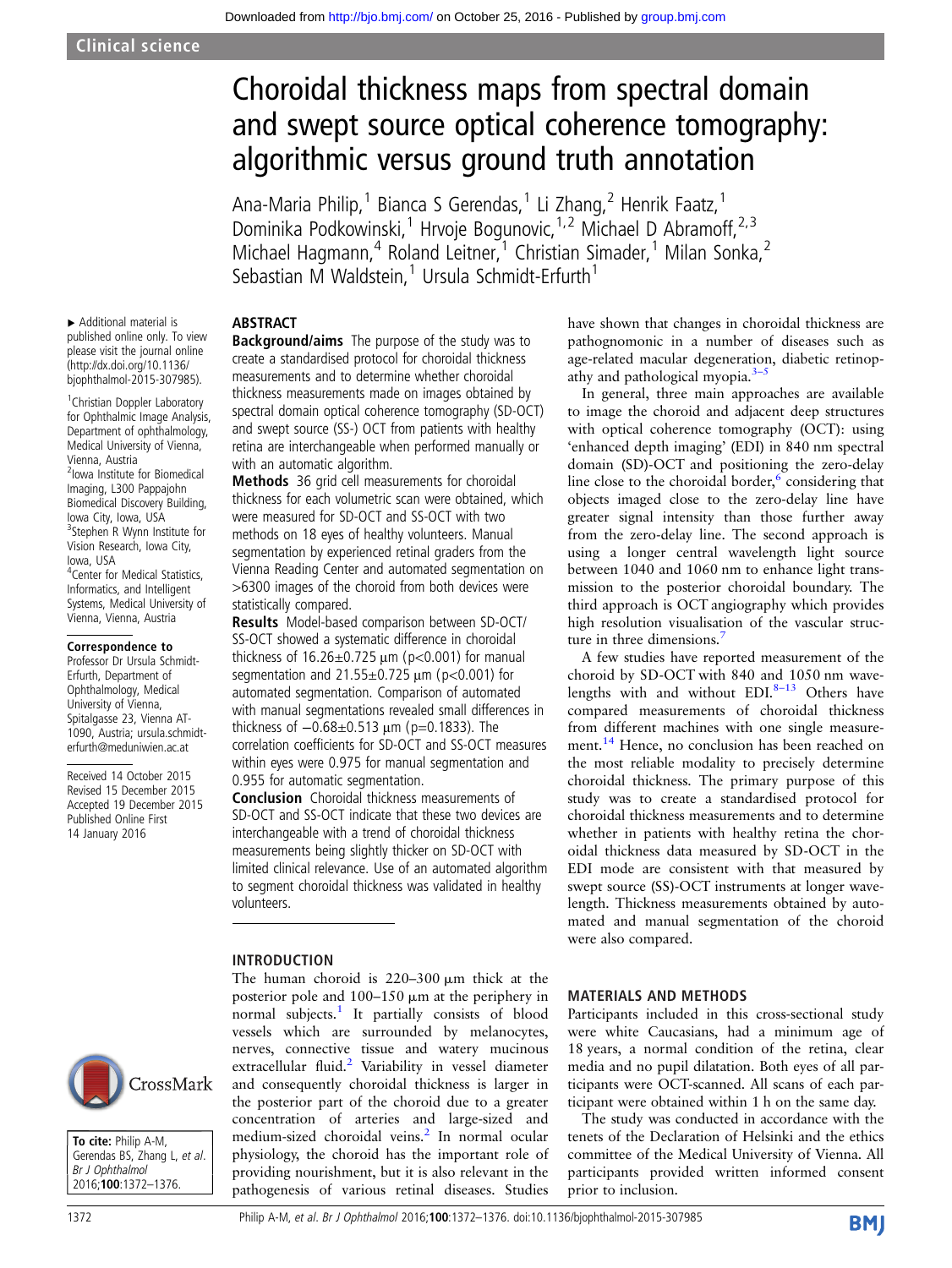#### OCT imaging

Participants were imaged both with SD-OCT emitting at a central wavelength of 840 nm using the EDI mode (Spectralis OCT, Heidelberg Engineering, Dossenheim, Germany, software (V.1.5.2.0)), and with swept source (SS)-OCT (deep range imaging OCT-1, Topcon Medical Systems, Oakland, New Jersey, USA, software (V.9.10)) with a light source of 1050 nm wavelength which has a greater depth sensitivity than conventional SD-OCT. Scan patterns covering an area of 6×6 mm were used for both instruments: SD-OCT with a scanning pattern of 512×97 A-scans and automated real-time averaging activated at 50 frames and SS-OCT with a scanning pattern of 256×256 A-scans using single frames.

#### Reading procedures for the manual annotation

Thirty-six  $(2\times18)$  volumetric scans were exported in raw format and manually annotated using customised Vienna Reading Center software. As a first step, the posterior edge of the retinal pigment epithelium (RPE)–Bruch's membrane complex was defined as the upper border of the choroid. As a second step, the lower border of the choroid was defined as the choroid–scleral interface and manually segmented on every B-scan, obtaining a total of more than 6300 B-scans (SS-OCT: 18×256, SD-OCT: 18×97). The choroid–scleral interface was defined as a hyporeflective line between the large vessel layer of the choroid and the sclera. Every volume scan was segmented by one trained grader; in total we had five graders. Graders manually set the position of the fovea on every volumetric scan. Finally, an experienced retinal expert verified and corrected every segmentation if necessary. Local choroidal thickness was defined as the vertical distance between this segmentation line and the choroidal–scleral interface (fi[gure 1\).](#page-2-0)

#### Automated choroidal thickness measurement

Local choroidal thickness values were computed with a vali-dated algorithm.<sup>[15 16](#page-4-0)</sup> A grid with 36 cells was chosen for comparability with commercially available software algorithms. Local choroidal thickness is calculated as the distance between Bruch's membrane and the lower surface of the fitted thin-plate spline defining the outer surface of the choroidal vasculature as explained above. [Figure 2](#page-2-0) shows a commercial grid of the Topcon SS-OCT used in this study and an example of the computed grids.

#### Statistical analysis

A square grid with 6×6 cells centred on the fovea was positioned over the image. The mean choroidal thickness value was computed for every grid cell with a size of  $1 \times 1$  mm<sup>2</sup> each (fi[gure 2\)](#page-2-0). All 36 (6×6) choroidal thickness values were compared between the two machines (SD-OCT and SS-OCT) and between manual and automated segmentations for each of the machines. Values were presented as the mean value±SE.

A linear mixed model with machine (SS-OCT vs SD-OCT), segmentation (manual vs automatic) and the interaction between these variables as fixed effects was used to assess systematic differences between the instruments. The covariance structure of the collected data were modelled by incorporating random intercepts for eye and for cell nested in eye in the model. Thus, deviations from the usual independent sampling model have been accounted for. This model was calculated in SAS (V.9.3) and any other analysis was performed in R  $3.1.3^{17}$  $3.1.3^{17}$  $3.1.3^{17}$  The p values ≤0.05 were regarded as statistically significant.

The relation between SS-OCT and SD-OCT measures for each segmentation method were evaluated by calculating the correlation between these measures within eyes.<sup>[18](#page-4-0)</sup> We also present Bland–Altman plots to assess the agreement between SS-OCT and SD-OCT measurements.

#### RESULTS

Eighteen eyes from healthy participants (six men and three women) with a mean age of  $23.0 \pm 1.8$  years (range 21–28 years) were included in this study. As every participant was scanned with an SD-OCT and an SS-OCT, 36 volumetric scans with a total of 6354 B-scans were available. These 6354 B-scans were each manually segmented, choroidal thickness was measured and the results were compared (fi[gure 2\).](#page-2-0)

#### Comparison of SD-OCT and SS-OCT using manual segmentation

Total mean choroidal thickness was 315±9.7 μm when measured on SD-OCT images and 299±9.7 μm when measured on SS-OCT images with manual segmentation of the choroid. Comparison between these two machines showed a mean difference of  $16.26 \pm 0.725 \mu m$  (p<0.0001) (see tables 1 and 2). A descriptive presentation of the observed differences between both measures is shown in online supplement 1, with Bland– Altman plots for illustration of SS-OCT and SD-OCT agreement processed with manual segmentation. Measurement values taken from the same eye are depicted with similar capital letters. We see that most of the observed differences range between −20 and  $50 \mu m$ . Deviations outside this range are mostly observed for two eyes (marked as G and O).

The functional relation between both measures is displayed in online supplement 1, with scatterplot illustrating the relationship between SS-OCT and SD-OCT measures processed with manual segmentation. Measurement values taken from the same eye are depicted with similar capital letters. A different regression line was fitted for each eye.

We see that it is reasonable to assume a tight linear relationship underlying the observed SS-OCT and SD-OCT measurements. We also see that the slope of this relation seems to be identical for all eyes. The correlation within measurements taken from the same eye was  $0.975$  (p<0.001).

# Comparison of SD-OCT and SS-OCT using automated segmentation

Total mean choroidal thickness was  $317\pm9.7$   $\mu$ m when measured on SD-OCT images and 296±9.7 μm when measured on SS-OCT images with automatic segmentation. Comparison between these two machines showed a mean difference of 21.55  $\pm 0.725$  $\pm 0.725$  $\pm 0.725$  μm (p<0.0001) (see [tables 1](#page-3-0) and 2). A descriptive presentation of the observed differences between both measures is shown in online supplement 2. We see that most of the observed differences range between  $-20$  and 60  $\mu$ m. Extreme deviations outside this range are mostly observed for two eyes (marked as Q and F).

The functional relation between both measures is displayed in online supplement 2. Measurement values taken from the same eye are depicted with similar capital letters. A different regression line was fitted for each eye. We see that it is reasonable to assume a tight linear relationship underlying the observed SS-OCT and SD-OCT measurements. We also see that the slope of this relation seems to be identical for all eyes. The correlation within measurements taken from the same eye was 0.955  $(p<0.001)$ .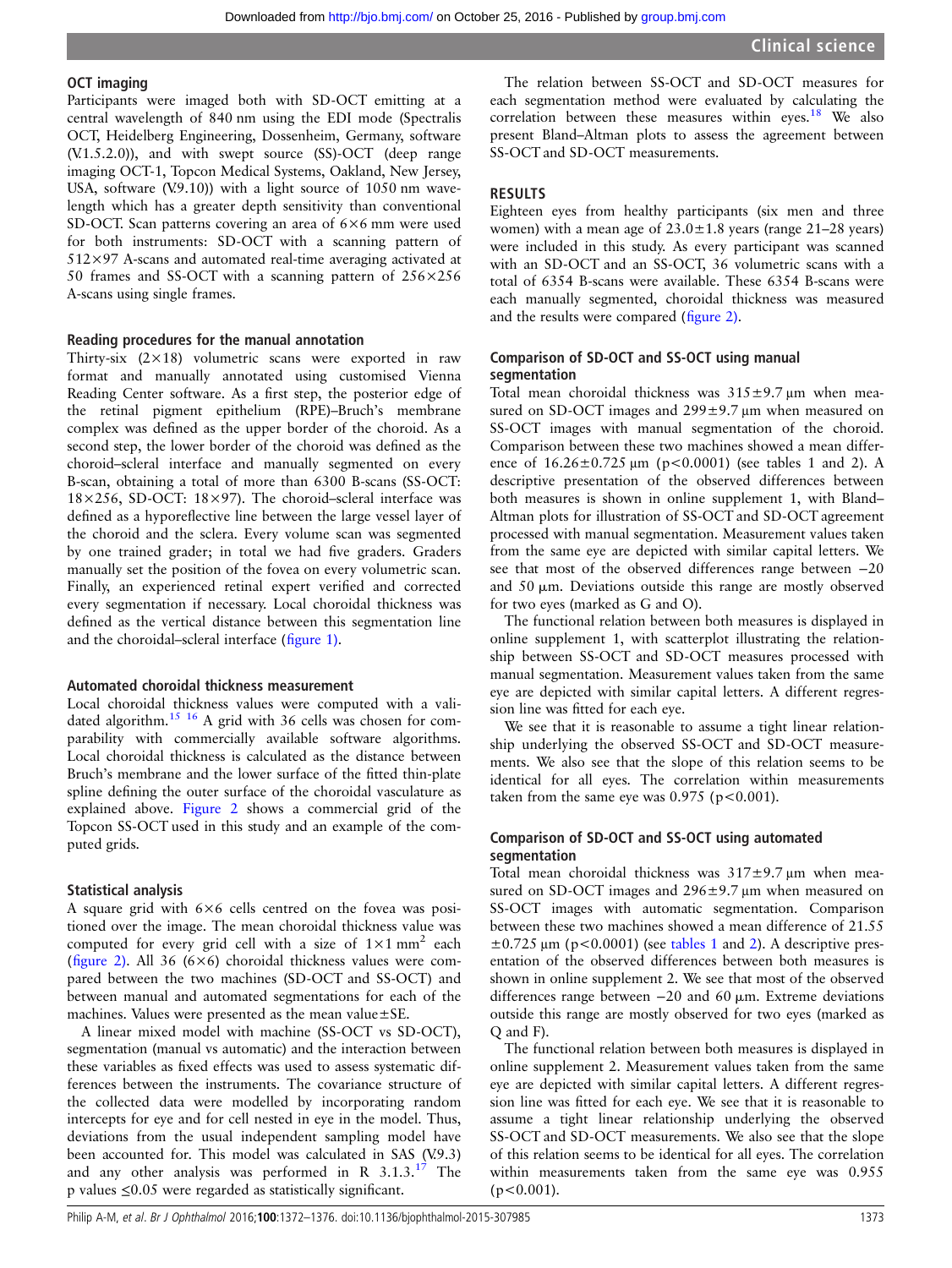# <span id="page-2-0"></span>Clinical science

Figure 1 Spectral domain (SD) optical coherence tomography (OCT) and swept source (SS)-OCT B-scans with manual and automatic segmentations. (Left) B-scans from SD-OCT, (Right) B-scans from SS-OCT of the same eye. (Top) Original B-scan, (centre) retinal pigment epithelium segmentation (red line) and automated segmented choroidal–scleral interface (green line) are shown. Local choroidal thickness was defined as the vertical distance between these segmented lines; (bottom) manual segmented choroidal–scleral interface (green line) is shown.



#### Comparison of automated and manual segmentations

Comparison between manually and automatically segmented choroidal thicknesses showed an overall difference of −0.68  $\pm 0.513 \,\mathrm{\upmu m}$  (p=0.1833) (see [table 2\).](#page-3-0)

#### **DISCUSSION**

This study addresses the important challenge of comparing data obtained with different commercial OCT systems using different acquisition protocols and analysis methods. Comparison is most relevant for OCT images of deep ocular structures such as the choroid because sensitivity decreases with depth due to light scattering or absorption by the RPE. Thus, critical information may be missed and choroidal thickness measurements may be unreliable. A precise and fast determination of choroidal

variable is essential, especially as there is evidence that many retinal pathologies such as age-related macular degeneration and diabetic retinopathy are associated with changes at the choroidal level[.3 4](#page-4-0) Investigations are currently focusing on the question how the appearance or the topography of the choroid is related to pathological retinal conditions, for example, in geographic atrophy or diabetic retinopathy, and whether the choroid itself has undergone pathological changes. To meet this need, a validated and reliable automated segmentation method such as the one presented in this study is urgently needed to evaluate choroidal thickness reliably and interchangeably from different machines' images.

A recent study by Zhang et al compared choroidal thickness measurements between SD-OCT (Topcon) and SS-OCT



Figure 2 Fundus image showing choroidal thickness measures and example of choroidal thickness map of one eye from spectral domain optical coherence tomography (OCT). A square grid with 6×6 cells centred on the fovea was positioned over the choroidal thickness map. The mean choroidal thickness value was computed for every grid cell with a size of  $1\times1$  mm<sup>2</sup> each. All 36 (6×6) choroidal thickness values were compared between the two machines (spectral domain OCT and swept source OCT) and between manual and automated segmentations for each of the machines. (Left) Example of choroidal thickness map obtained from a commercial grid of the Topcon swept source OCT machine software. This grid consists of 6×6 cells with a length and width of 1 mm for each cell. This grid was subsequently used for developing the standardised choroidal thickness measurement method presented in this study. (Second) Choroidal grid with  $6\times6$  cells, each cell comprising  $1\times1$  mm<sup>2</sup> is shown. (Third) Automated segmented map showing choroidal thickness in swept source OCT. (Right) Average choroidal thickness values for all 36 cells is shown.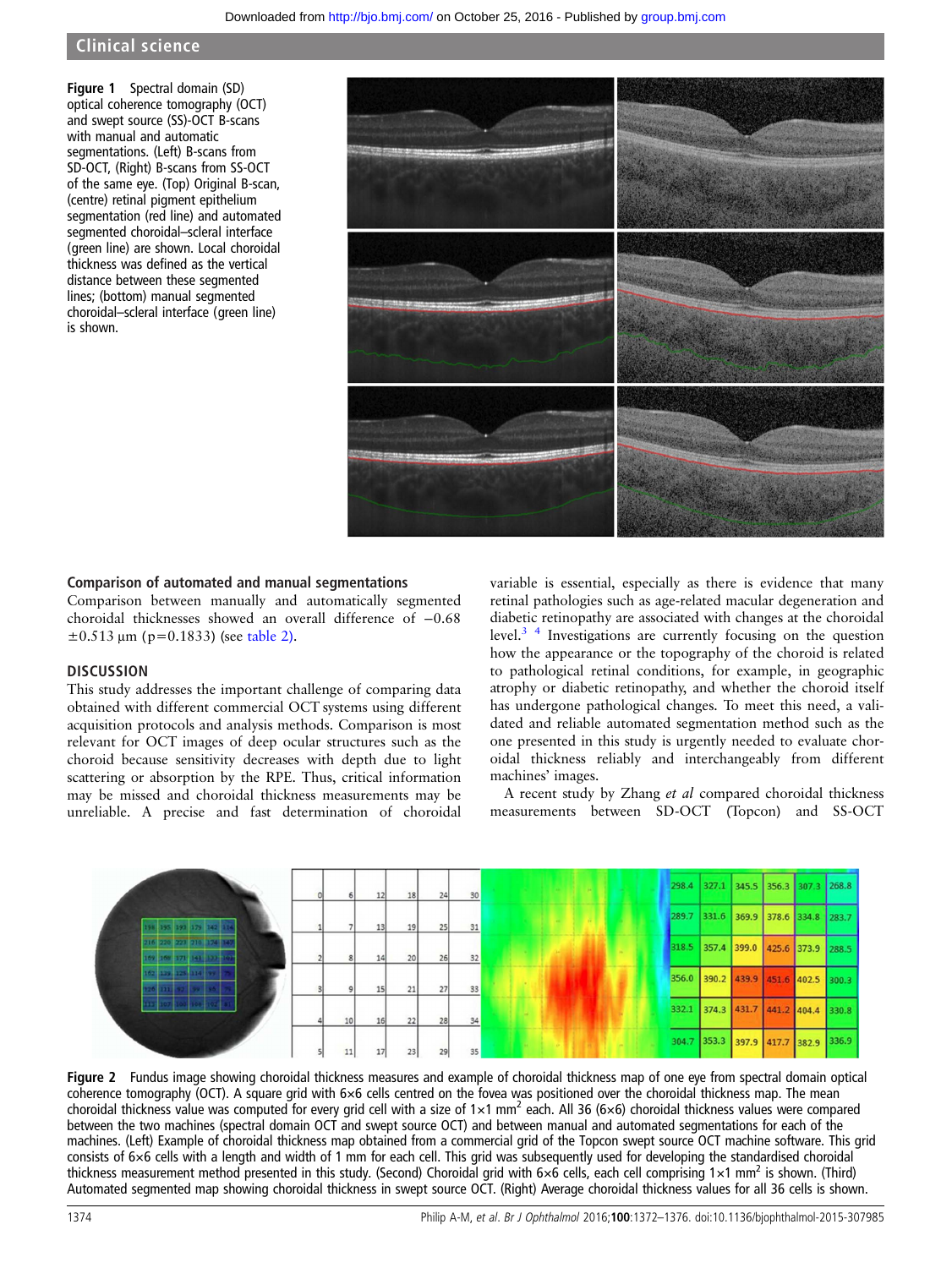<span id="page-3-0"></span>

| Table 1        | Model-based estimates of group means |                |                 |          |  |
|----------------|--------------------------------------|----------------|-----------------|----------|--|
| <b>Machine</b> | Segmentation                         | Mean $(\mu m)$ | $SE$ ( $\mu$ m) | p Value  |  |
| SD-OCT         |                                      | 316.29         | 9.7186          | < 0.0001 |  |
| SS-OCT         |                                      | 297.39         | 9.7186          | < 0.0001 |  |
|                | auto                                 | 306.5          | 9.7186          | < 0.0001 |  |
|                | man                                  | 307.18         | 9.7186          | < 0.0001 |  |
| SD-OCT         | auto                                 | 317.27         | 9.7254          | < 0.0001 |  |
| SD-OCT         | man                                  | 315.31         | 9.7254          | < 0.0001 |  |
| SS-OCT         | auto                                 | 295.73         | 9.7254          | < 0.0001 |  |
| SS-OCT         | man                                  | 299.05         | 9.7254          | < 0.0001 |  |

Least-square-means for choroid thickness obtained by manual or automatic segmentations.

Auto, automated; man, manual; OCT, optical coherence tomography; SD, spectral domain; SS, swept source.

(Topcon).[19](#page-4-0) They used the same automated algorithm for segmenting the choroid and compared the results on the data of both instruments and found a similar performance. Our study consisted of a complete manual segmentation (97 B-scans for each SD-OCT EDI scan, Spectralis and 256 B-scans for each SS-OCT, Topcon), which could increase reliability. We obtained mean choroidal thickness locally per grid cell (1 mm<sup>2</sup>) and compared grid versus grid between the two machines and the two methods. In addition, our method allows choroidal thickness and its changes to be measured for the entire posterior pole as 'mean choroidal thickness' and in specific regions of the retina in different diseases such as age-related macular degeneration and diabetic retinopathy, which have been the issue in earlier studies.<sup>3</sup> <sup>12</sup> The described method can also be used to compare choroidal thickness of the corresponding area of the contralateral eye or for evaluation of the corresponding area in the same eye over an extended follow-up period. Additionally, as it is an automated method, large patient groups can be studied in an efficient manner. As investigations could be more dynamic using this automated method of measuring choroidal thickness and displaying it topographically, we compared choroidal thickness between manual and automatic segmentation. The results showed a small mean difference in thickness  $\left($ <1  $\mu$ m), with no statistical significance. This indicates that there is no systematic bias between both methods.

Our study in healthy eyes offers a direct comparison between SD-OCT and SS-OCT machines that use different wavelengths for the analysis of choroidal thickness. Previous studies in healthy and diseased eyes used different evaluation methods ranging from single-point subfoveal manual measurement and

several individual point macular manual measurements to automated choroidal thickness measurements.<sup>20–24</sup> In this study, investigating the intermachine reproducibility of choroidal thickness measurements in healthy volunteers, we observed a good agreement between SD-OCT and SS-OCT measures with a high correlation between measures taken within one eye (0.955 for automatic and 0.975 for manual segmentation). Nevertheless, SD-OCT measures seem to be a roughly  $20 \mu m$  higher on average (16.25  $\mu$ m for manual and 21.26  $\mu$ m for automatic segmentation). In relation to a thickness of 300  $\mu$ m, this systematic deviation equals approximately 7%. Previous studies comparing choroidal thickness between SD-OCT and SS-OCT demonstrated reproducibility, however, with variable mean thickness values. These studies used different imaging and/or measurement protocols, measuring the choroidal thickness from one single B-scan at a single or at multiple points or measuring the choroidal thickness on more than one B-scan.<sup>[10 11 21 23](#page-4-0)</sup> The difference between SD-OCT and SS-OCT may be explained by different manufacturer calibrations of the pixel size for the two OCT machines yielding slight differences in absolute thickness measurements.<sup>[23](#page-4-0)</sup> Another explanation may be the different scanning protocols used. While we used data derived from a scan of 6×6 mm area with 36 averaged measurements and obtained an average choroidal thickness of the whole macular region with a geographical map of the choroid, the above-mentioned studies used data comprised from a single line scan image. Data obtained from a volume scan could be more representative of choroidal thickness in the entire macular region.

The differences that may derive from the different wavelengths of the systems or position changes of the participant being examined should also be considered. The SS-OCT has the advantage of a longer operating central wavelength, with a lower signal decay compared with SD-OCT resulting in higher contrast in the choroid: The 1050 nm OCT system penetrates deeper and consequently has increased sensitivity for the posterior choroidal boundary and the sclera, allowing superior visualisation of the chorioscleral interface, while the SD-OCT system with a light source of 840 nm does not penetrate as deeply and has a higher portion of scattered light. We obtained SD-OCT images following a state-of-the-art protocol by using EDI and automated real-time averaging activated at 50 frames to overcome the compromised depth penetration. This averaging may also be responsible for slight differences in choroidal thickness measurements due to smoothing effects.

Participants were examined on both machines within 1 h on the same day. Nevertheless, slight changes in choroidal thickness due to the participant moving from one machine to the other

| Table 2        | Model-based estimates of group differences |                |              |                     |                 |          |  |
|----------------|--------------------------------------------|----------------|--------------|---------------------|-----------------|----------|--|
| <b>Machine</b> | Segmentation                               | <b>Machine</b> | Segmentation | Mean_diff $(\mu m)$ | $SE$ ( $\mu$ m) | p Value  |  |
| SD-OCT         |                                            | <b>SSOCT</b>   |              | 18.9023             | 0.5127          | < 0.0001 |  |
|                | auto                                       |                | man          | $-0.6823$           | 0.5127          | 0.1833   |  |
| SD-OCT         | auto                                       | <b>SDOCT</b>   | man          | 1.9611              | 0.725           | 0.0069   |  |
| SD-OCT         | auto                                       | <b>SSOCT</b>   | auto         | 21.5457             | 0.725           | < 0.0001 |  |
| SD-OCT         | auto                                       | <b>SSOCT</b>   | man          | 18.2199             | 0.725           | < 0.0001 |  |
| SD-OCT         | man                                        | <b>SSOCT</b>   | auto         | 19.5846             | 0.725           | < 0.0001 |  |
| SD-OCT         | man                                        | <b>SSOCT</b>   | man          | 16.2588             | 0.725           | < 0.0001 |  |
| SS-OCT         | auto                                       | <b>SSOCT</b>   | man          | $-3.3258$           | 0.725           | < 0.0001 |  |

Differences in choroidal thickness between machines and segmentation method show that SD-OCT measures are on average 18.9 μm higher than SS-OCT measures (p<0.0001). While comparison between the two methods manual (man) versus automatic (auto) shows no statistically significant differences (p=0.1833). diff, difference; OCT, optical coherence tomography; SD, spectral domain; SS, swept source.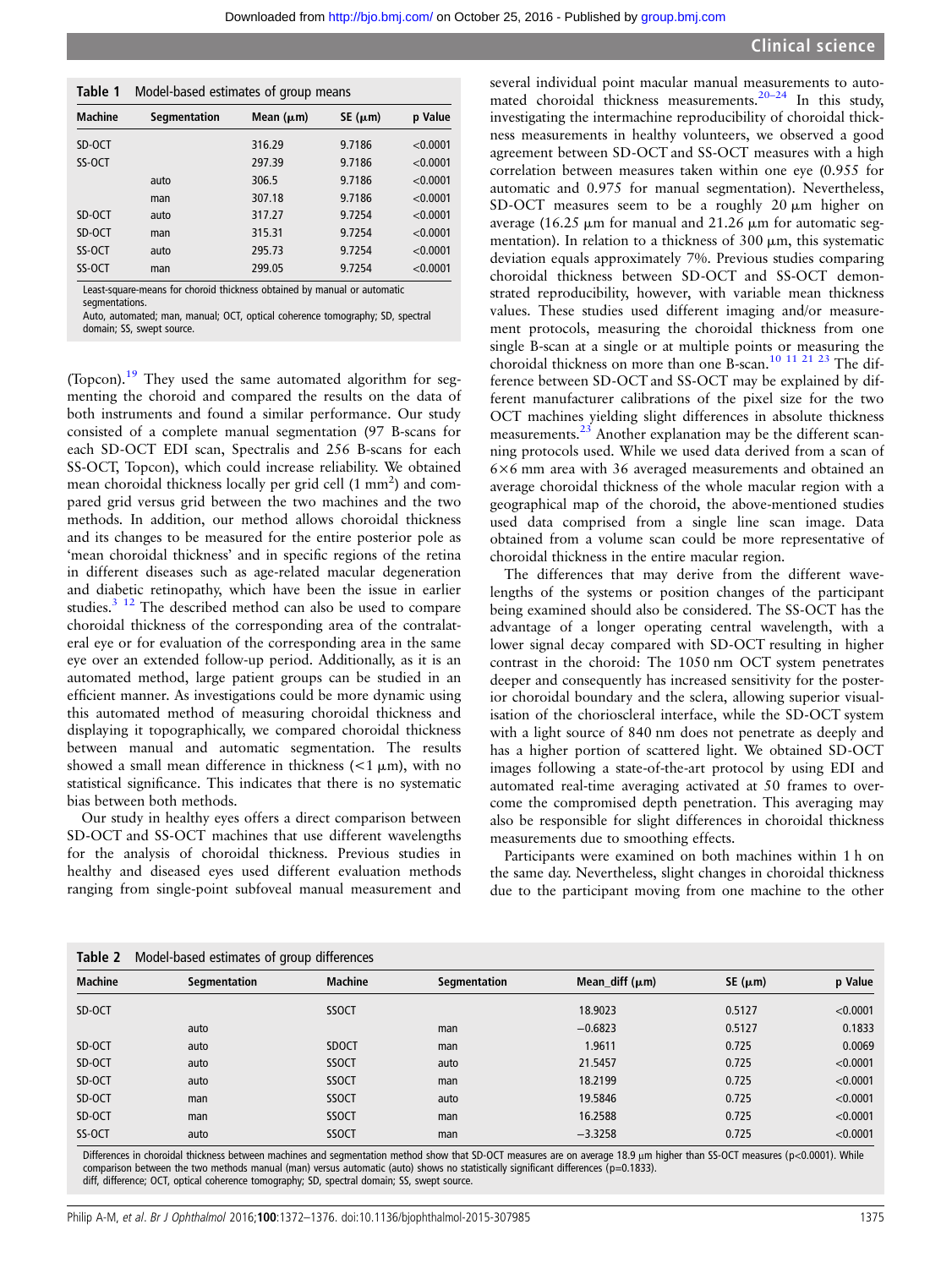<span id="page-4-0"></span>cannot be ruled out. $22$  This highlights the important influence of patient-related characteristics together with image technology and investigator-chosen protocols. All of these variables have to be defined and standardised to obtain reliable insight into in vivo choroidal measurements.

A limitation of this study is the small number of patients studied; however, because of this small number, we were able to manually segment all 6354 B-scans slices in all scans by experts, giving a better reference standard.

In conclusion, our data show that an SD-OCT machine (Spectralis) with enhanced-depth imaging and an SS-OCT machine (Topcon) in young subjects with normal eyes are interchangeable in their reliability to determine choroidal thickness with a trend of choroidal thickness measurements being slightly thicker on SD-OCT which has limited clinical importance. Automated choroidal segmentation will be valuable in large scientific studies as well as in clinic routine.

Acknowledgements Proof reading: Elise Langdon-Neuner. Readers: Jasenka Palavric, Sandra Piwonka, Kim Luu, Aleksandra Ranisavljev, Mariane Rappaport-Marinkovic and Tayyebatossadat Pour Seyed Aghaei.

Contributors Design of the study: BSG, A-MP and SMW. Conduct of the study: A-MP and LZ. Development of the automated choroidal image analysis approach: MDA, HB, MS and LZ. Data analysis and interpretation: A-MP, HB, BSG, RL, SMW, LZ, MDA, MS, and MH. Collection of data: A-MP, HF and LZ. Critical review and final approval: MDA, HB, BSG, HF, RL, DP, US-E, CS, MS, SMW, LZ, MH and A-MP.

Funding Austrian Federal Ministry of Economy, Family and Youth and the National Foundation for Research, Technology and Development, Vienna, Austria (Gerendas, Philip, Podkowinski, Leitner, Waldstein, Simader, Zhang, Bogunovic, Abramoff, Sonka, Schmidt-Erfurth). None (Faatz, Hagmann).

Competing interests MDA reports personal fees from IDx LLC, outside the submitted work; In addition, MDA has a patent Michael Abramoff licensed to University of Iowa. US-E, SMW, CS, DP, A-MP, RL, BSG and HB report grants from Austrian Federal Ministry of Economy, Family and Youth, National Foundation for Research, Technology and Development, during the conduct of the study. MS reports in addition that MS has a patent Milan Sonka licensed to University of Iowa. SMW reports non-financial support from Novartis, outside the submitted work. The Christian Doppler Laboratory for Ophthalmic Image Analysis (OPTIMA) receives funding by the Austrian Federal Ministry of Economy, Family and Youth (Philip, Gerendas, Waldstein, Simader, Podkowinski, Zhang, Bogunovic, Abramoff, Sonka, Schmidt-Erfurth). Sonka and Abramoff has received NIH funding for their institution and are inventors of USA patents with regards to n-dimensional graph search from which they receive royalties. Abramoff has received funding from Veterans Administration for his institution and is the owner of IDx LLC Co., where he serves as board member and consultant. Schmidt-Erfurth is a board member for Alcon, Bayer and Novartis, serves as consultant for Alcon, Bayer, Novartis and Boehringer-Ingelheim (past) and receives payments for lectures from Novartis and Bayer. None (Faatz, Hagmann).

Provenance and peer review Not commissioned; externally peer reviewed.

#### **REFERENCES**

- Sohn EH, Khanna A, Tucker BA, et al. Structural and biochemical analyses of choroidal thickness in human donor eyes. *[Invest Ophthalmol Vis Sci](http://dx.doi.org/10.1167/iovs.13-13754)* 2014;55:1352–60.
- 2 Buggage RR, Torczynski E, Grossniklas HE. Choroid and Suprachoroid. In: Tasman W, Jäger E, eds. Duane's clinical ophthalmology. Revised edn 2005. Philadelphia: Lippincott, Williams & Wilkins. 2005: vol 1, Ch 22.
- 3 Jirarattanasopa P, Ooto S, Nakata I, et al. Choroidal thickness, vascular hyperpermeability, and complement factor H in age-related macular degeneration and polypoidal choroidal vasculopathy. [Invest Ophthalmol Vis Sci](http://dx.doi.org/10.1167/iovs.12-9619) 2012;53:3663-72.
- Gerendas BS, Waldstein SM, Simader C, et al. Three-dimensional automated choroidal volume assessment on standard spectral-domain optical coherence tomography and correlation with the level of diabetic macular edema. [Am J](http://dx.doi.org/10.1016/j.ajo.2014.08.001) [Ophthalmol](http://dx.doi.org/10.1016/j.ajo.2014.08.001) 2014;158:1039–48.
- 5 Ikuno Y, Jo Y, Hamasaki T, et al. Ocular risk factors for choroidal neovascularization in pathologic myopia. [Investt Ophthalmol Vis Sci](http://dx.doi.org/10.1167/iovs.09-3493) 2010;51:3721-5.
- 6 Spaide RF, Koizumi H, Pozzoni MC. Enhanced depth imaging spectral-domain optical coherence tomography. [Am J Ophthalmol](http://dx.doi.org/10.1016/j.ajo.2008.05.032) 2009;146:496–500.
- Jia Y, Bailey ST, Hwang TS, et al. Quantitative optical coherence tomography angiography of vascular abnormalities in the living human eye. [Proc Natl Acad Sci](http://dx.doi.org/10.1073/pnas.1500185112) [USA](http://dx.doi.org/10.1073/pnas.1500185112) 2015;112:E2395–402.
- 8 Regatieri CV, Branchini L, Fujimoto JG, et al. Choroidal imaging using spectral domain optical coherence tomography. [Retina](http://dx.doi.org/10.1097/IAE.0b013e318251a3a8) 2012;32:865-76.
- Yasuno Y, Hong Y, Makita S, et al. In vivo high-contrast imaging of deep posterior eye by 1-microm swept source optical coherence tomography and scattering optical coherence angiography. [Opt Express](http://dx.doi.org/10.1364/OE.15.006121) 2007;15:6121-39.
- 10 Agawa T, Miura M, Ikuno Y, et al. Choroidal thickness measurement in healthy Japanese subjects by three-dimensional high-penetration optical coherence tomography. [Graefes Arch Clin Exp Ophthalmol](http://dx.doi.org/10.1007/s00417-011-1708-7) 2011;249:1485–92.
- 11 Copete S, Flores-Moreno I, Montero JA, et al. Direct comparison of spectral-domain and swept-source OCT in the measurement of choroidal thickness in normal eyes. [Br J Ophthalmol](http://dx.doi.org/10.1136/bjophthalmol-2013-303904) 2014;98:334–8.
- 12 Tan CS, Ngo WK, Cheong KX. Comparison of choroidal thicknesses using swept source and spectral domain optical coherence tomography in diseased and normal eyes. [Br J Ophthalmol](http://dx.doi.org/10.1136/bjophthalmol-2014-305331) 2015;99:354-8.
- 13 Matsuo Y, Sakamoto T, Yamashita T, et al. Comparisons of choroidal thickness of normal eyes obtained by two different spectral-domain OCT instruments and one swept-source OCT instrument. [Invest Ophthalmol Vis Sci](http://dx.doi.org/10.1167/iovs.13-13135) 2013; 54:7630–6.
- 14 Rahman W, Chen FK, Yeoh J, et al. Repeatability of manual subfoveal choroidal thickness measurements in healthy subjects using the technique of enhanced depth imaging optical coherence tomography. [Investt Ophthalmol Vis Sci](http://dx.doi.org/10.1167/iovs.10-6024) 2011;52:2267–71.
- 15 Zhang L, Lee K, Niemeijer M, et al. Automated segmentation of the choroid from clinical SD-OCT. [Invest Ophthalmol Vis Sci](http://dx.doi.org/10.1167/iovs.12-10311) 2012;53:7510-19.
- 16 Garvin MK, Abramoff MD, Kardon R, et al. Intraretinal layer segmentation of macular optical coherence tomography images using optimal 3-D graph search. [IEEE Trans Med Imaging](http://dx.doi.org/10.1109/TMI.2008.923966) 2008;27:1495–505.
- 17 R Core Team. R: A language and environment for statistical computing. Vienna, Austria: R Foundation for Statistical Computing, 2015.<http://www.R-project.org/>
- 18 Bland JM, Altman DG. Calculating correlation coefficients with repeated observations: Part 1- correlation within subjects. [British Medical Journal](http://dx.doi.org/10.1136/bmj.310.6977.446) 1995;310:446.
- 19 Zhang L, Buitendijk GH, Lee K, et al. Validity of Automated Choroidal Segmentation in SS-OCT and SD-OCT. [Invest Ophthalmol Vis Sci](http://dx.doi.org/10.1167/iovs.14-15669) 2015;56:3202–11.
- 20 Shao L, Xu L, Chen CX, et al. Reproducibility of subfoveal choroidal thickness measurements with enhanced depth imaging by spectral-domain optical coherence tomography. [Invest Ophthalmol Vis Sci](http://dx.doi.org/10.1167/iovs.12-10351) 2013;54:230-3.
- 21 Branchini L, Regatieri C, Flores-Moreno I, et al. Reproducibility of choroidal thickness measurements across three spectral domain optical coherence tomography systems. [Ophthalmology](http://dx.doi.org/10.1016/j.ophtha.2011.07.002) 2012;119:119-23.
- Mansouri K, Medeiros FA, Tatham AJ, et al. Evaluation of retinal and choroidal thickness by swept-source optical coherence tomography: repeatability and assessment of artifacts. [Am J Ophthalmol](http://dx.doi.org/10.1016/j.ajo.2014.02.008) 2014; 157:1022–32.
- 23 Margolis R, Spaide RF. A pilot study of enhanced depth imaging optical coherence tomography of the choroid in normal eyes. [Am J Ophthalmol](http://dx.doi.org/10.1016/j.ajo.2008.12.008) 2009;147:811–15.
- 24 Yamashita T, Yamashita T, Shirasawa M, et al. Repeatability and reproducibility of subfoveal choroidal thickness in normal eyes of Japanese using different SD-OCT devices. [Invest Ophthalmol Vis Sci](http://dx.doi.org/10.1167/iovs.11-8836) 2012;53:1102-7.